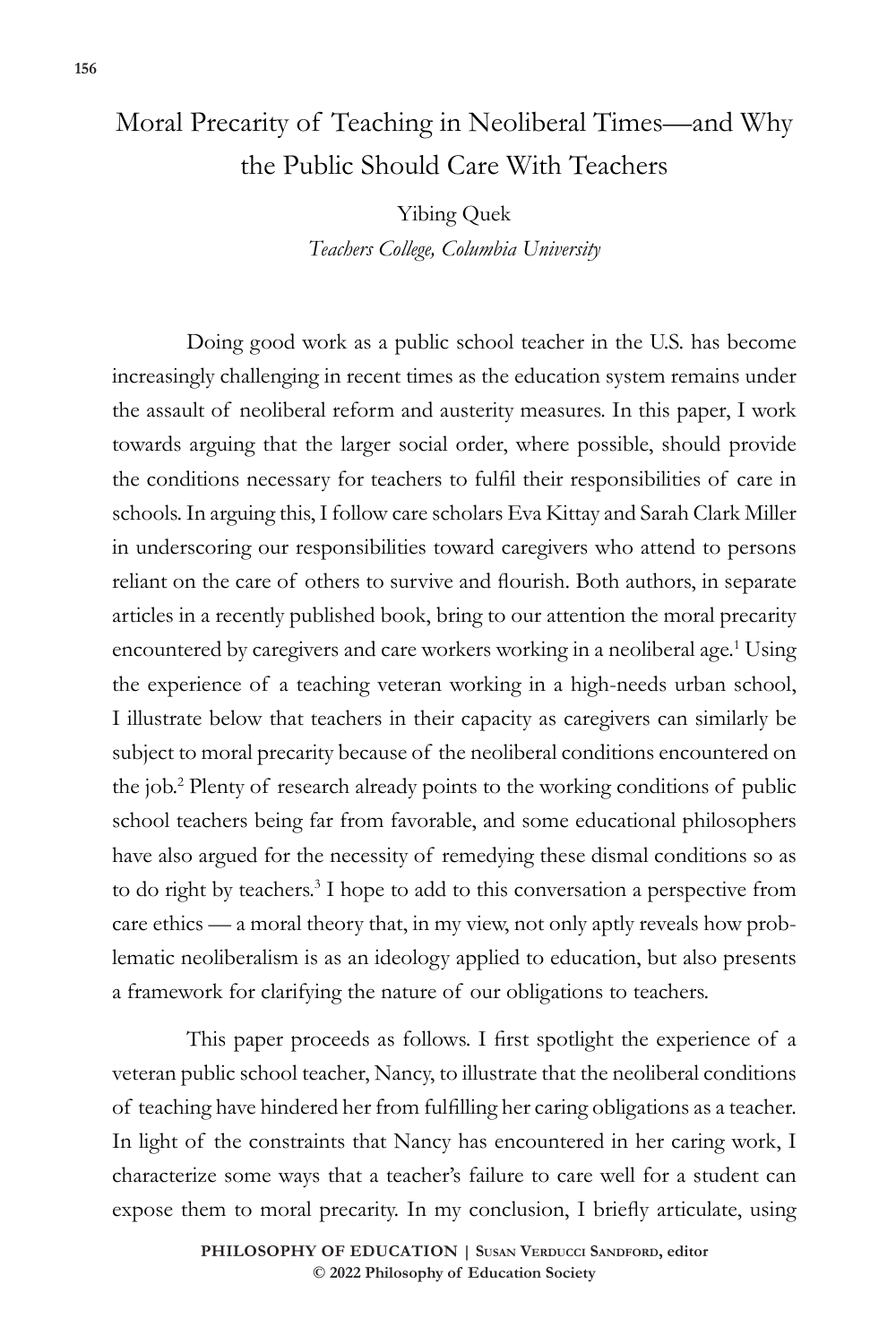Kittay's account of a public ethics of care, that in view of the moral precarity that teachers can encounter in fulfilling their caring responsibilities, we owe it to them to provide the conditions necessary for them to thrive as care workers in schools.

## NANCY'S STORY: CONSTRAINTS IN CARING

Nancy is an 18-year teaching veteran working in a metropolitan city's public education system. When we conversed in Spring 2021, she was a bilingual educator in an urban middle-school where most students came from working-class immigrant communities. One of the implications of the austerity measures in schools is the difficulty of hiring enough qualified teachers to maintain class sizes conducive for learning.<sup>4</sup> Nancy tells me that when she started teaching nearly two decades ago, her class sizes averaged between 25 and 26 students. In recent years, the average number of students in her classes has steadily grown to 32 students.<sup>5</sup> "This year, I have the most students that I've ever had in many, many years," Nancy tells me. An untenable class size, as I have illustrated elsewhere in the context of the 2019 Chicago Public School (CPS) teachers' strike, can impede a teacher's efforts to attend to all their students.<sup>6</sup> Nancy, by identifying her growing class sizes as a source of frustration on the job, could be signaling that she is having difficulties with fulfilling her responsibilities of care toward her students in a classroom with too many students. Pressed for time and energy, she as a one-caring is unable to receive her students one at a time, to identify and fulfil their unique needs, and in turn foster caring relationships with them, such relationships are key to providing good care.

In addition to the issue of growing class sizes, Nancy has been canvassing her principal for a teacher aide for her classroom for many years, but her efforts have been largely unsuccessful.7 Her awareness of the complex linguistic, academic, and socio-emotional needs of bilingual students appears to have prompted her to enlist more support so that the unique needs of her students can be more effectively met in her classroom. In her commentary below, she explains the resistance from her school administration in providing this additional support: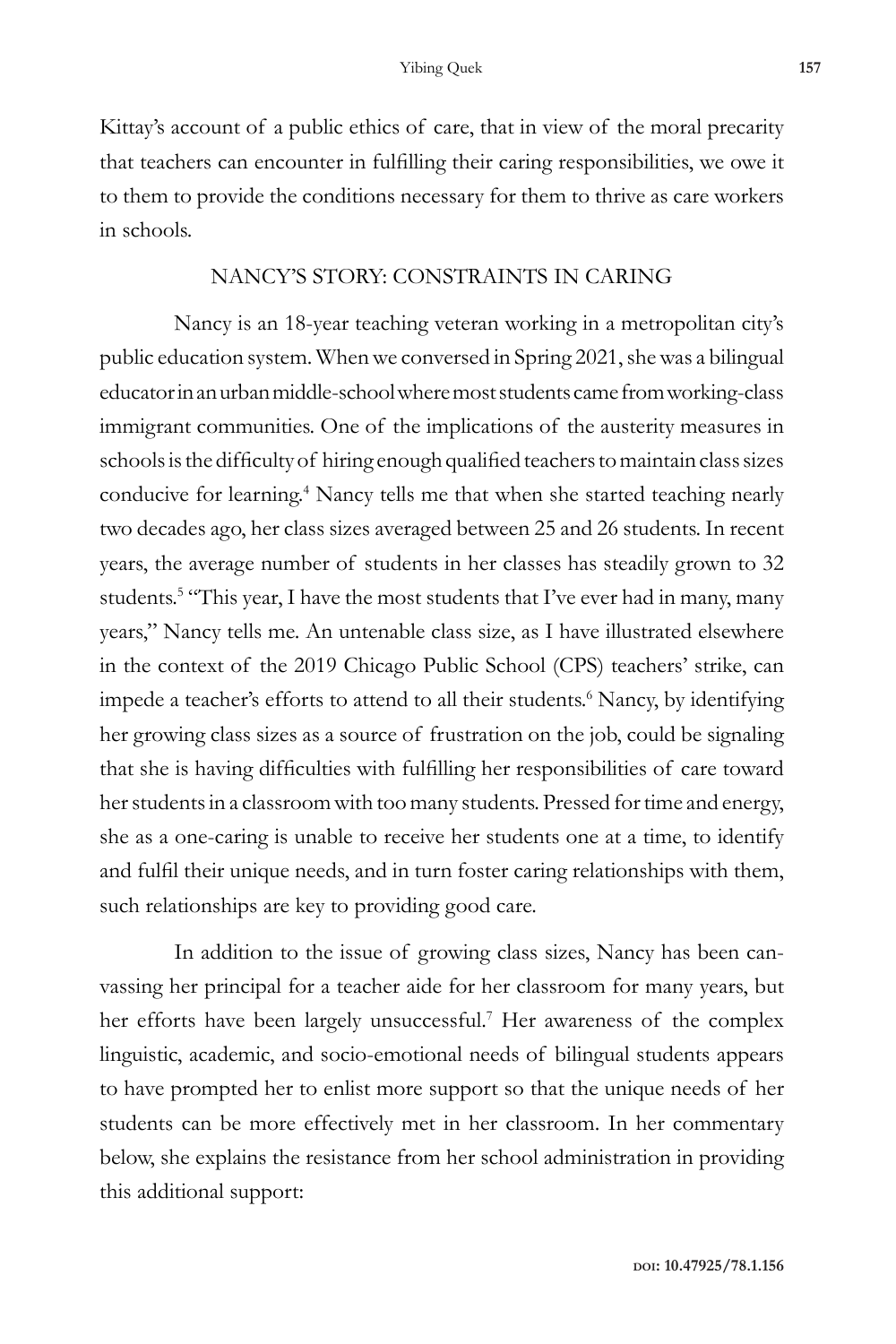I actually think my principal doesn't care as much for bilingual students, because some of their test scores don't affect the performance of our school. Their grades don't matter so he's not willing to invest in them. I know this from him choosing to place additional teacher assistance in classes where high-performing kids are in. His attitude is telling me, "We can't do anything about these bilingual students." I don't see a strong effort on behalf of the school administration to help my students.

Nancy's school principal appears to be responding to the neoliberal business logic that has taken hold in public schools — specifically the reliance on performance measures in testable subjects to incentivize so-called more "efficient" behavior that leads to desirable outcomes on these measures. Mainly concerned with the test scores of students tracked by the district, the principal has little incentive to allocate whatever resources he has to Nancy's bilingual students whose English Language Learner (ELL) status has excluded them from high-stakes testing in their district. Nancy informs me that many bilingual students have not been given access to intervention programs nor resources to find out what is due to them. Many of them, quoting Nancy, have been "struggling forever [as] long-term ELLs," entering the bilingual program as kindergarteners but still reading at the second-grade level as eighth-graders. These students as well as other high-needs students, in my view, are not receiving the quality care that they deserve in a public school system in part because of the lack of essential wraparound services provided by paraprofessionals and school-related personnel (PSRPs). Given that high-needs students can face diverse and complex problems in mental health, learning difficulties, and primary health care, they may require care from a team of teachers and PSRPs such as librarians, teacher aides, and medical and social work professionals with the requisite and complementary competencies working together. What Nancy seems to be telling her principal with her request for a teacher aide is that she alone cannot be relied on to meet the wide-ranging needs of her bilingual students.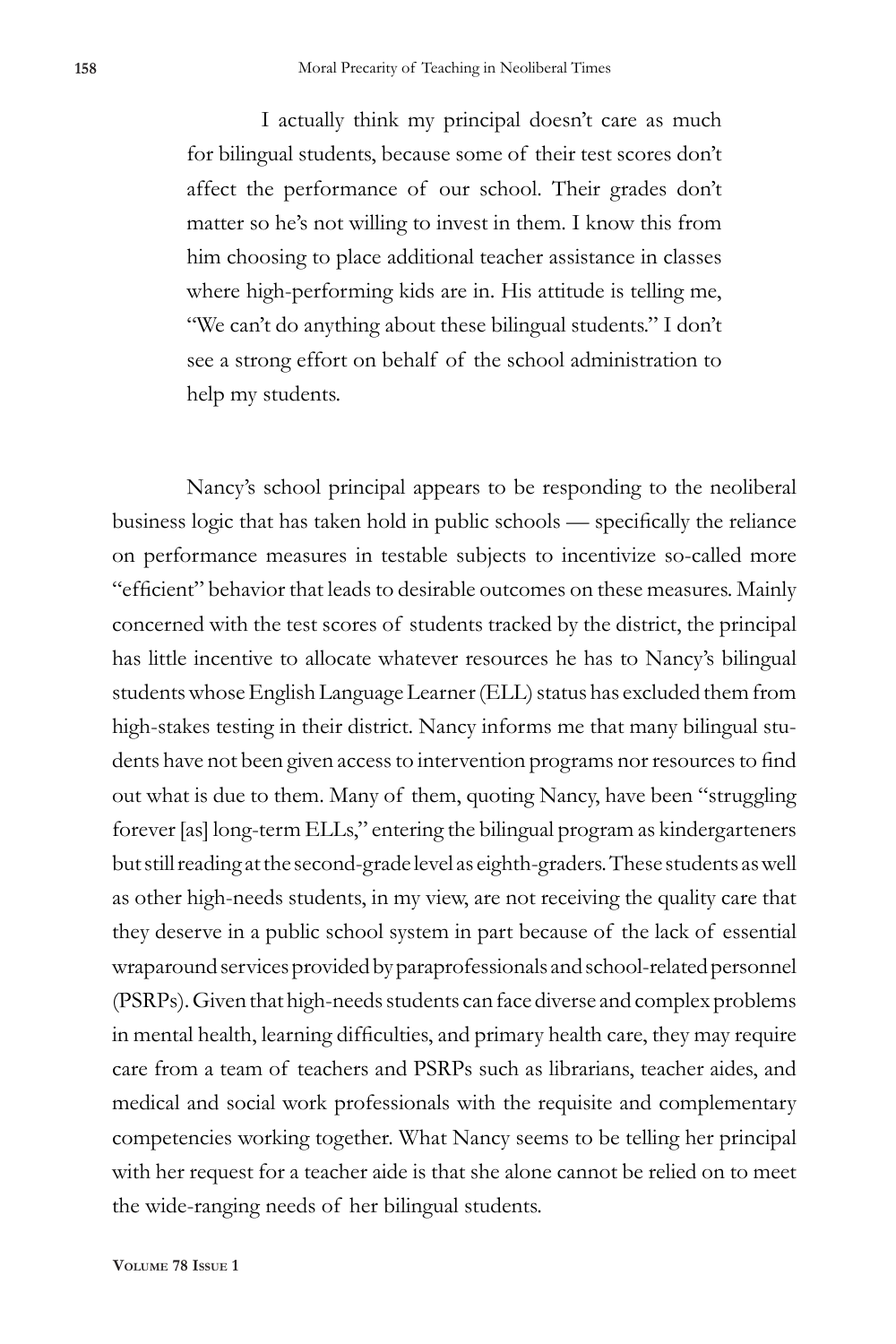On top of large classes, another constraint impeding Nancy's caring efforts is the pressure that her school administration places on her and other teachers to award passing grades to students who fail to demonstrate preparedness for high school. For this group of students, unlike the ELL students, their grades count towards the school performance measures tracked at the district-level. Nancy describes her school administration as being "notorious" for their practice of approaching students in the last week before quarter grades are due to tell these students who have failed to complete any work in the entire quarter that they would pass the class under the condition that they complete a few pieces of arbitrarily assigned work. Upon convincing students to do these assignments, Nancy's administration would, in her words, "guilt-trip [the teacher] into allowing students to pass the class." She adds that teachers would even be pressured into changing student grades so as to boost the school's average passing rate and ranking within the district. Nancy perceives her principal's eagerness to "defend the reputation of the school by any means" to be "putting a lot of strain on teachers." She explains that she seeks to set high expectations for her students, but her school's practices are lowering the bar of what students need to learn.

The neoliberal logic that seems to be at play across the school practices described above in Nancy's experience is the emphasis on individual teachers to take on the primary responsibility of meeting the needs of their students. Even as Nancy's caring obligations intensify year-by-year with growing class sizes and increasing numbers of ELLs under her charge, her school leadership remains reluctant to provide her with optimal class sizes and extra teaching assistance for her to meet her obligations. By expecting Nancy to rely on her own means to fulfil the performance outcomes required of her and her students, Nancy's school leadership seems to be oblivious to the institutional role in supporting teachers and students in meeting higher academic expectations. This results in extra hours on Nancy's end being dedicated to preparing for classes, grading assignments, meeting students one-on-one, and speaking to family members after-hours. Tasking teachers to take on more than their fair share of caring obligations, amidst budget and staffing cuts, coheres with the neoliberal view of exalting independency and self-sufficiency as the ideal qualities of a worker.8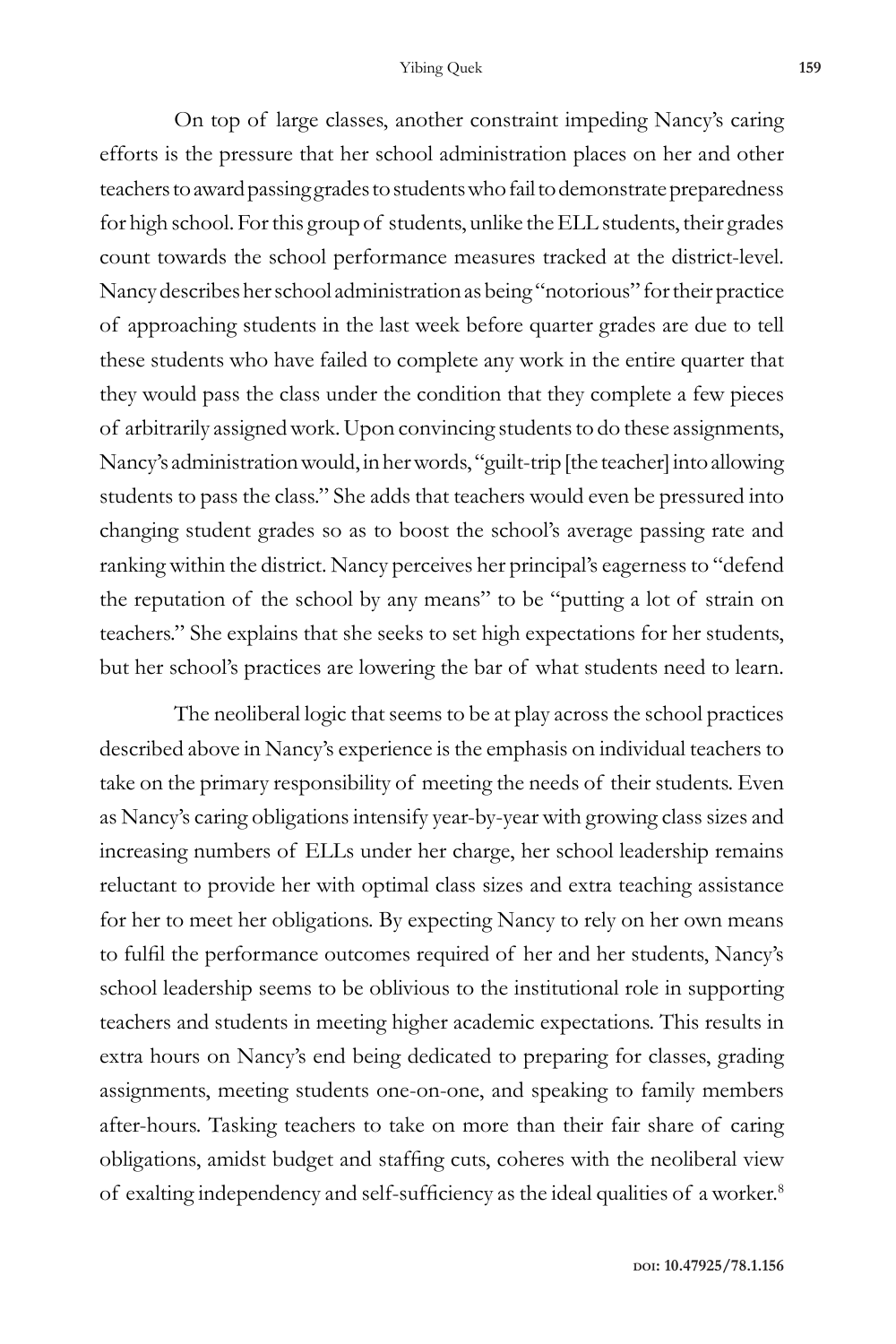Yet, this neoliberal prescription on personal responsibility as a panacea to fulfilling one's caring obligations seems to be untenable insofar as it disregards the inequitable realities of caring.<sup>9</sup> In the context of schooling, meeting the needs of students in a high-poverty urban school like Nancy's can take a heavy toll on the well-being of teachers in the absence of adequate institutional support, and I will now turn to show how the persistent encounters with challenges in providing good care can expose teachers to moral precarity.

## DIMENSIONS OF MORAL PRECARITY IN TEACHING

The constraints that Nancy experiences in caring for her students are not unique to her. The other teachers whom I conversed with for my research on a teacher's caring labor spoke of similar situations in their own schools where abysmal teaching conditions, unsupportive school administration, and a lack of autonomy in a culture of high-stakes testing thwart their endeavors to provide good care for their students.

Below, I employ theoretical resources available in the literature — namely, the concepts of a care-based ethical idealism, moral injury, and demoralization — to shed light on the moral precarity that teachers are subject to by the neoliberal conditions of teaching.

Care scholars recognize that our ethical ideal, or ethical imperative, may commit us to take responsibility for meeting the needs of others in our web of connections.<sup>10</sup> This ethic of responsibility to ensure that persons with whom we are in relations receive the requisite care can be especially heightened when we are placed in formal or informal roles of caregiving. A one-caring can experience moral precarity when placed in circumstances where fulfilling caring responsibilities that are core to their ethical identity and integrity is made impossible; this sense of precarity can be exacerbated when the failure to meet these responsibilities results in harm towards others.<sup>11</sup> Our ethical identity, per Miller, refers to our conception of ourselves as moral beings capable of determining and striving towards life goals of importance to us — many of which may concern our professional pursuits.<sup>12</sup> Nancy's commitment to care for her students by not only meeting their linguistic and cultural needs but also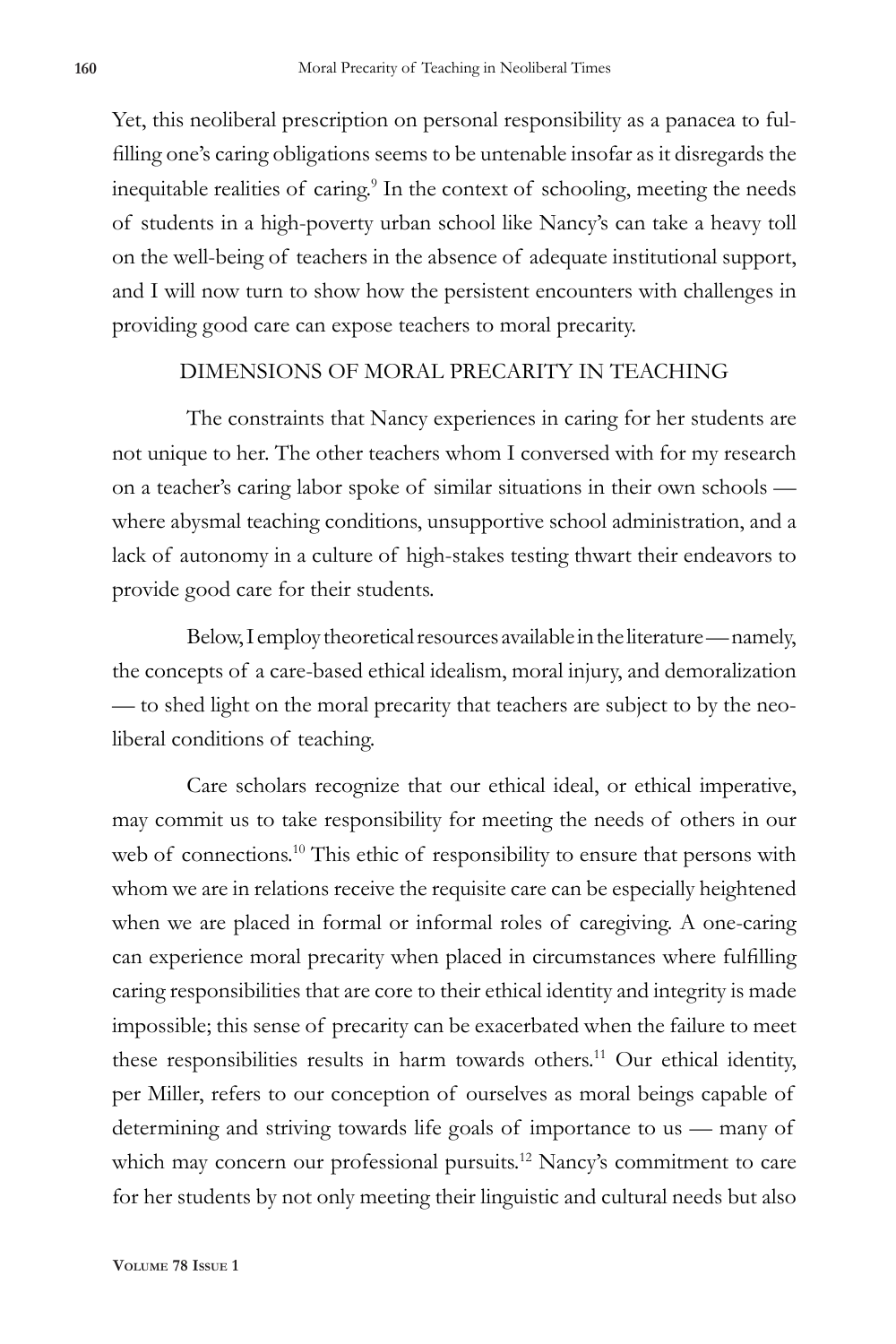empowering them to interrogate oppressive structures and practices shines through in our conversation. She tells me that in the 2020-2021 school year, she has been assigned the greatest number of ELL students that she has ever had in her teaching career, with roughly 70 percent of her students reading below grade level. Despite her best efforts at caring for them, with the shrinking resources offered in public schools, she seems to be less certain that her students will receive the support to break out of the cycle of underachievement endemic in migrant communities. Describing the bilingual students as being left "in the shadows," Nancy expresses feelings of anger and guilt at not being able to convince her school administration to provide her with more support. In conveying her helplessness, she appears to be berating herself for not being able to fulfil her responsibilities of care towards her students.

The importance of supporting teachers as ones-caring is underscored by Noddings, who recognizes that despite a teacher's best efforts to care for their students, it is possible that they see little or no uptake of care by their students, and this can result in their caring responsibilities feeling burdensome, as has happened to Nancy.13 The ethical idealism of Nancy can also be said to have undergone diminution. In researching the reasons that result in committed veteran teachers leaving high-poverty schools, Santoro observes that the diminishment of a teacher's work can also diminish the teacher's sense of their self. She describes the ex-teachers whom she interviewed as locating teaching as a fundamental source of their identity and a way of being in the world.14 In other words, to be able to teach well constitutes a key part of who they are as persons in relation to others. For Nancy, caring well for her students enables her to express herself and her moral commitments as someone who was also once a bilingual student growing up in a poor immigrant community but was fortunate enough to have received the care needed for carving out a successful professional life for herself. She tells me that she has gone into teaching because she wants to be a role model for her students and to support them in achieving their academic ambitions as other supportive adults had done for her younger self. In my view, Nancy finds herself in a morally precarious state because her "corporatized" school has not provided her with the requisite conditions for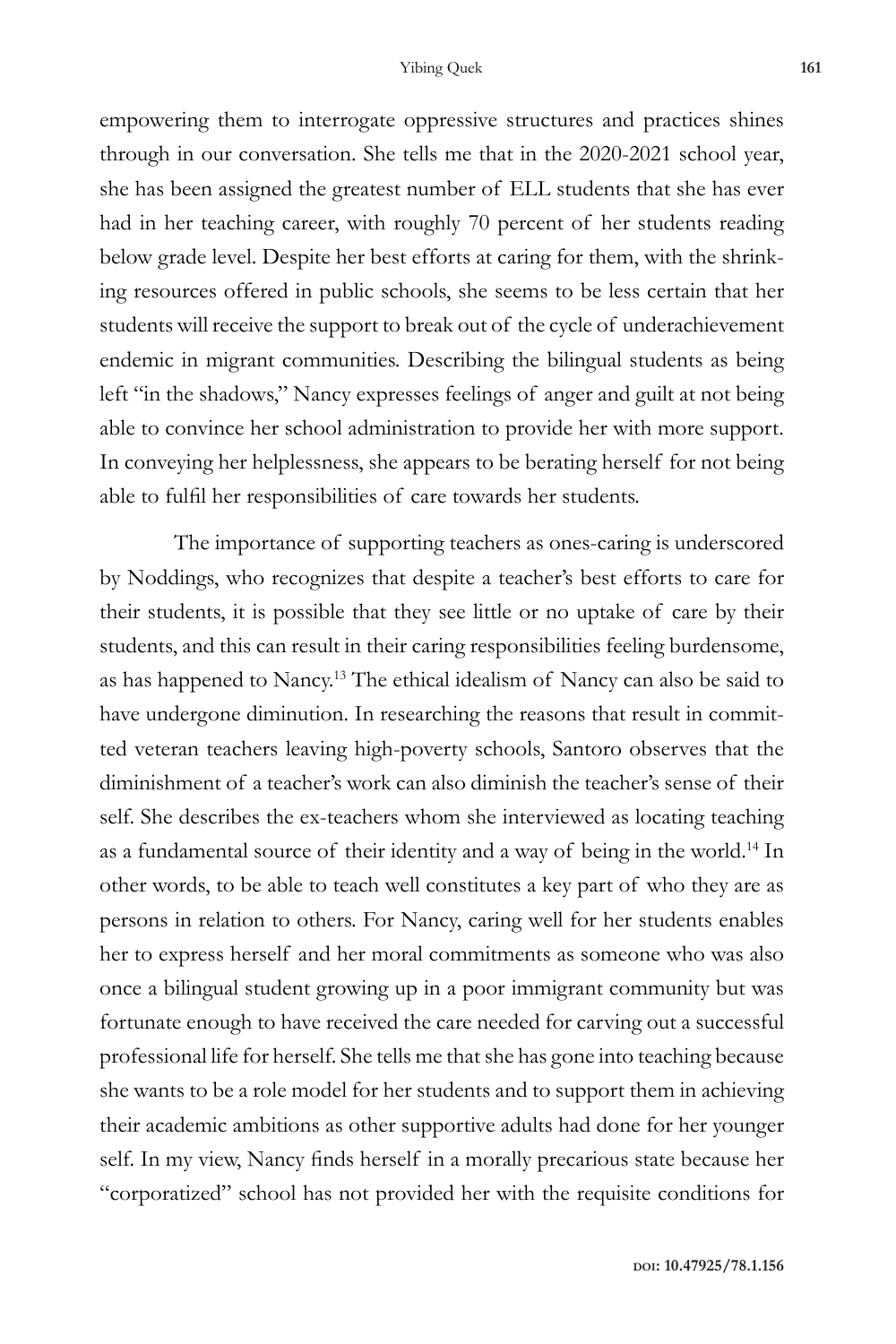providing good care for her students; her identity and idealism as a one-caring can be understood as being under threat in a neoliberal order.

A one-caring can also have their ethical ideal diminished when they are forced to act against their commitment to care, and organizations can contribute to this diminution by demanding individuals to affirm beliefs antagonistic to care.15 Nancy, in reflecting on her school administration's practice of inflating student grades, describes dealing with the pressure from her school to partake in the practice as "one of the biggest challenges" in teaching. While she is intent on meeting the genuine needs of her students by providing honest feedback on their learning and by developing them as resilient learners, her school administration is more intent on exercising what Valenzuela and Rolón-Dow characterize as "aesthetic" or superficial care.16 A school structured around superficial care pursues goals and strategies that are blind to the subjective reality of students, with school leaders subscribing to a narrow and instrumentalist logic.<sup>17</sup> The superficial caring that Nancy was forced to support as the students' grader and a care worker in a neoliberal regime appears to be at odds with what she as a one-caring strives to do — that is to promote the genuine flourishing of students. She remarks, "If you truly care for your students, you will work hard to prepare them to be successful." She characterizes her school's practice as "not caring," but instead to be "victimizing" and "harming" students, since it will in all likelihood inculcate the wrong values in them and set them up for more years of educational underachievement.

I interpret Nancy, from being co-opted against her will into perpetuating an uncaring environment in her school, to be suffering from moral injury: a condition that Miller claims in part explains the moral precarity that caregivers suffer under neoliberalism. I follow Meira Levinson in defining moral injury as "the trauma of perpetrating significant moral wrong against others despite one's wholehearted desire and responsibility to do otherwise."<sup>18</sup> In investigating the ethical dilemmas in which educators struggle to uphold justice, Levinson notes that some educators may find it impossible to choose a just course of action because of contextual and school-based injustices. In being compelled to act unjustly, these educators perpetuate moral harm to others including students,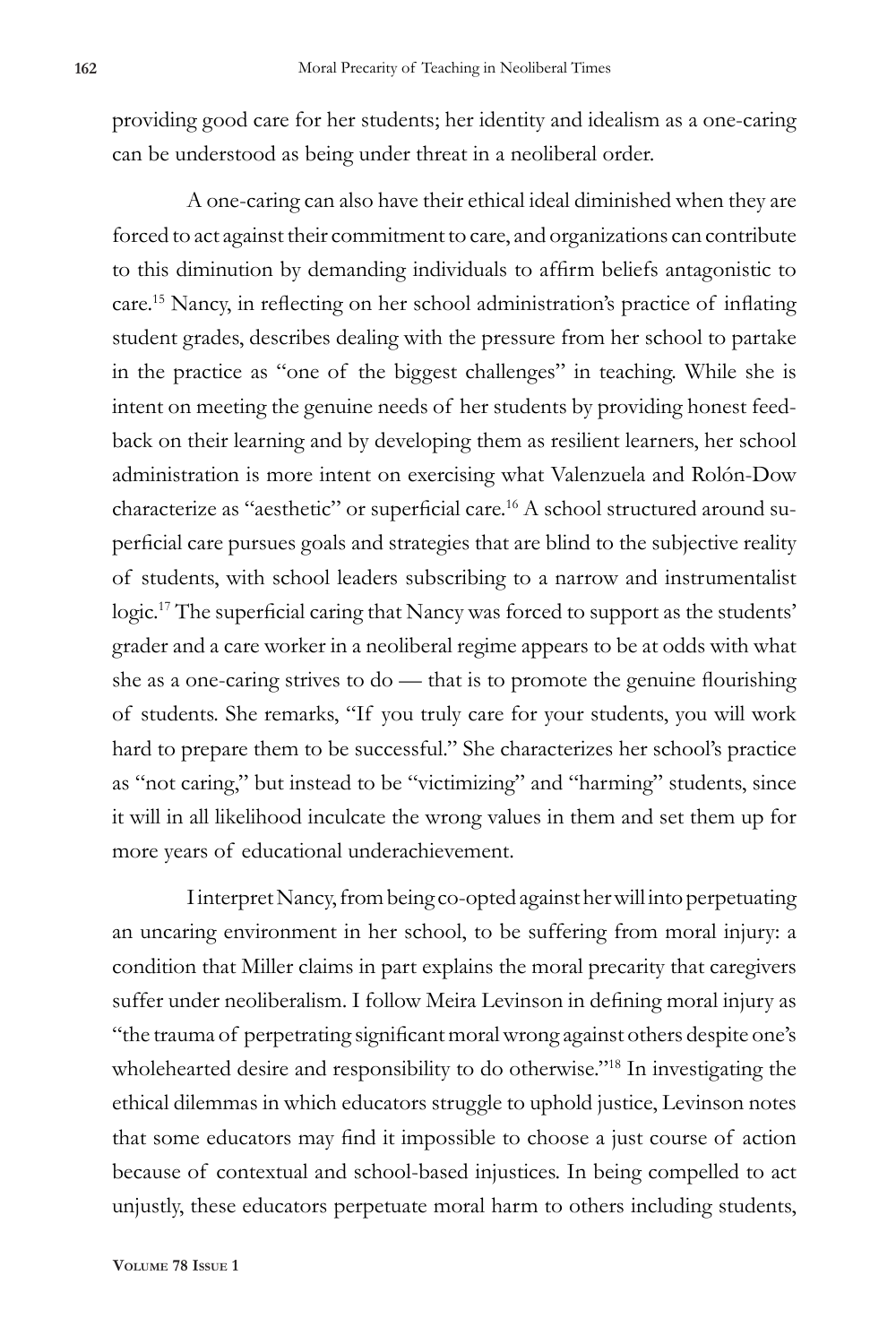and in so doing, they suffer from moral injury in the form of a wounded moral integrity. As in Nancy's case, her moral integrity has been harmed because she perceives her failure to fulfil her caring duties to have denied her students from receiving the care that they deserve. Under the unjust conditions of teaching, she is faced with the impossible options of attending to some students but not others, and as she suggests, the lack of intervention support provided to bilingual students can lead to some of them making little improvement in their English language proficiency throughout their K-12 education and even suffering from a sense of alienation from their native culture. Further, as she is being forced by her school administration to transgress her caring ideals, she may deem herself to be complicit in sustaining a neoliberal agenda which deprives her disadvantaged students and their families of the care necessary for them to gain upward mobility.

I explore the final dimension of moral precarity — namely, demoralization — that teachers can be exposed to in a neoliberal age. Demoralization, according to Santoro, occurs in situations where the conditions of teaching evolve so drastically that moral rewards that were previously available are now rendered inaccessible.19 Access to the moral rewards of teaching is likely hindered for teachers like Nancy who perpetually encounter constraints on experiencing success in their caring endeavors. Nancy speaks about the overwhelming sense of exhaustion that she feels from having taught for nearly one decade in the same middle school where she does not always see eye to eye with the administration on what would best serve her students. "I have reached a point in my life where I'm exhausted," she explains. "I need to reboot. I need to revamp." Towards the end of our conversation, she shares with me her desire to leave her current school and to try her hand at teaching in a high school.

Fortunately, for Nancy, despite feeling demoralized about teaching in her current school, she still wants to give teaching a second chance. For other teachers, the sense of demoralization from perpetually failing to live up to their caring ideals may contribute to them leaving the system. Noddings notes that when a person's ethical ideal is persistently eroded by circumstances, they may come to a breaking point.<sup>20</sup> In researching the 2019 CPS strike, I came across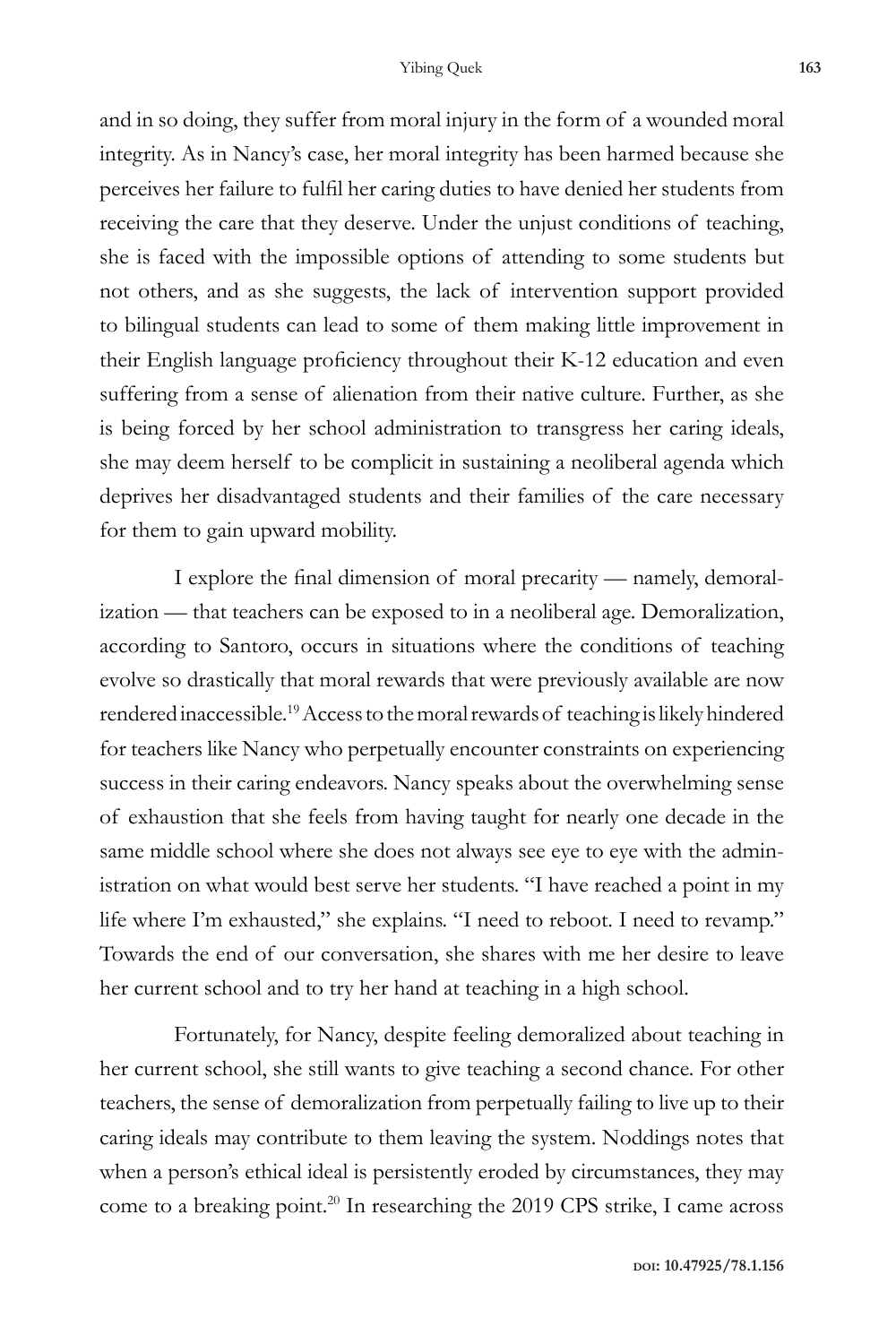accounts contributed by three ex-CPS teachers on why they left the system.<sup>21</sup> They left CPS in part because of the issues raised in the 2019 strike: overcrowded classrooms, lack of staffing support, and overall abysmal conditions such as broken photocopiers and filthy classrooms. One of them is English teacher Julie Kallas, who had taught in a school without a special needs teacher — despite half of her students having special needs.<sup>22</sup> She justifies her decision to leave the classroom, "I finally felt that nothing I was doing in the classroom was actually going to make a difference." I interpret that Kallas' ethical ideal has been undermined by institutional conditions beyond her control; she has left teaching because she perceived no other alternative in the school system that would allow her to fulfil her responsibilities as a one-caring. Without adequate staffing of PSRPs and manageable class sizes, some teachers may struggle to competently facilitate the uptake of care in their students; with care incomplete in their students, these teachers may be impeded from feeling a sense of fulfilment in being renewed and growing as persons in the role of teacher. Consequently, their ethical ideal — or capacity to care — may diminish with time, and for some teachers, the accompanying sense of demoralization can contribute to them leaving teaching.

Having considered the ways that an education system subsumed under neoliberal ideology can place teachers in morally precarious situations, I conclude by briefly considering a public ethics of care as a potential model for societies striving to do right by teachers.

## CONCLUSION: A PUBLIC ETHICS OF CARE IN SUPPORT OF TEACHERS

Kittay observes that the care worker is seldom able to receive reciprocal care from the dependent because of the inherent asymmetry in the caring abilities of the two parties; however, since the labor of care consumes the worker emotionally and physically, they become derivatively dependent on others for care to sustain themselves in their caring labor.<sup>23</sup> Kittay invents the term "doulia" to encapsulate a public ethic of care whereby social cooperation provides the care worker with the care they deserve.<sup>24</sup> The term "doulia" improvises on the term "doula," the name of a postpartum caregiver employed to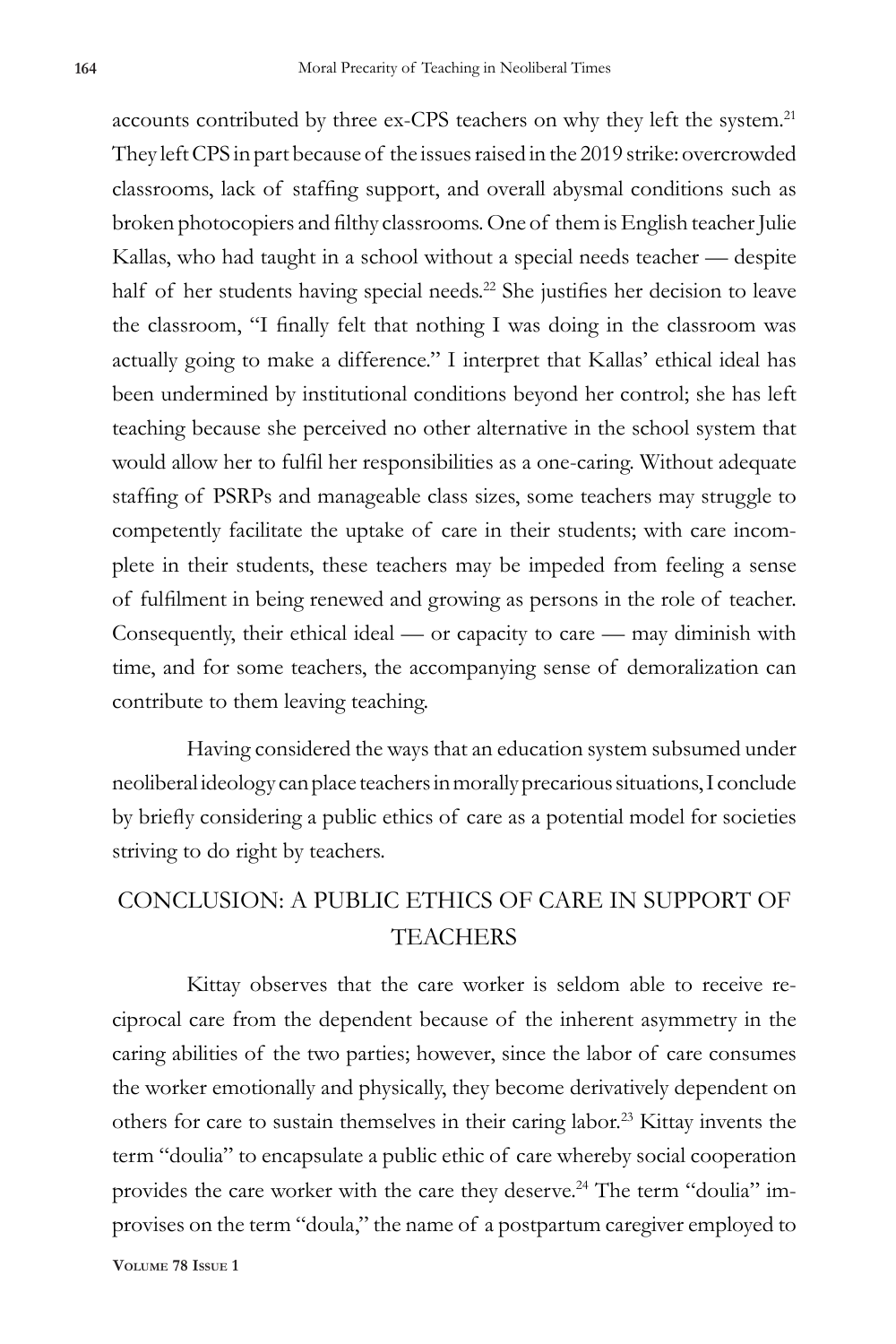help the new mother as the mother cares for her newborn. Just as the caregiver cares for their charge, wider societal structures such as social institutions and other individuals take on the quasi-role of a doula and step in to care for the well-being and interests of the caregiver such that they can continue caring for others. Hearing from Nancy's experience as a public school teacher, we saw that the neoliberal reform measures in public schooling have exposed teachers to moral precarity. If we recognize interdependency as a fundamental feature of our human condition, we will consider it our responsibility to support teachers, where possible, in leading a care-filled life as they work to care well for students in schools. To exercise *doulia* or social cooperation towards sustaining the caring labor of teachers within schools, members in society at large attend to the needs of teachers so as to indirectly facilitate the flourishing of caring relationships within schools. In instances where we are unable to directly care for others in need, we can take collective action to ensure that institutions and policies are effectively supporting these individuals in receiving adequate support in their care work.25

On the concrete ways in which we can ameliorate the moral precarity experienced by teachers, it is unfortunately beyond the scope of this paper to lay them out. Moreover, I am inclined to agree with other care scholars that academics are probably better positioned to do the job of articulating normative principles in an effort to shape moral and political norms and preferences than to make prescriptions on specific policies and practices: a task that should be worked out through deliberative processes within local communities. Care ethics is after all committed to providing responsive, flexible, and particular care to individuals through personal relationships, with context sensitivity being one of the guiding principles of a public ethics of care.<sup>26</sup> A sustainable approach for individuals seeking to support teachers, I hypothesize, is to join local advocacy groups focused on improving public school conditions through legislative actions.27 As we strive to improve public education, we may get closer to this aim with more of us in the social order stepping in to support the needs of persons who make education possible in the first place.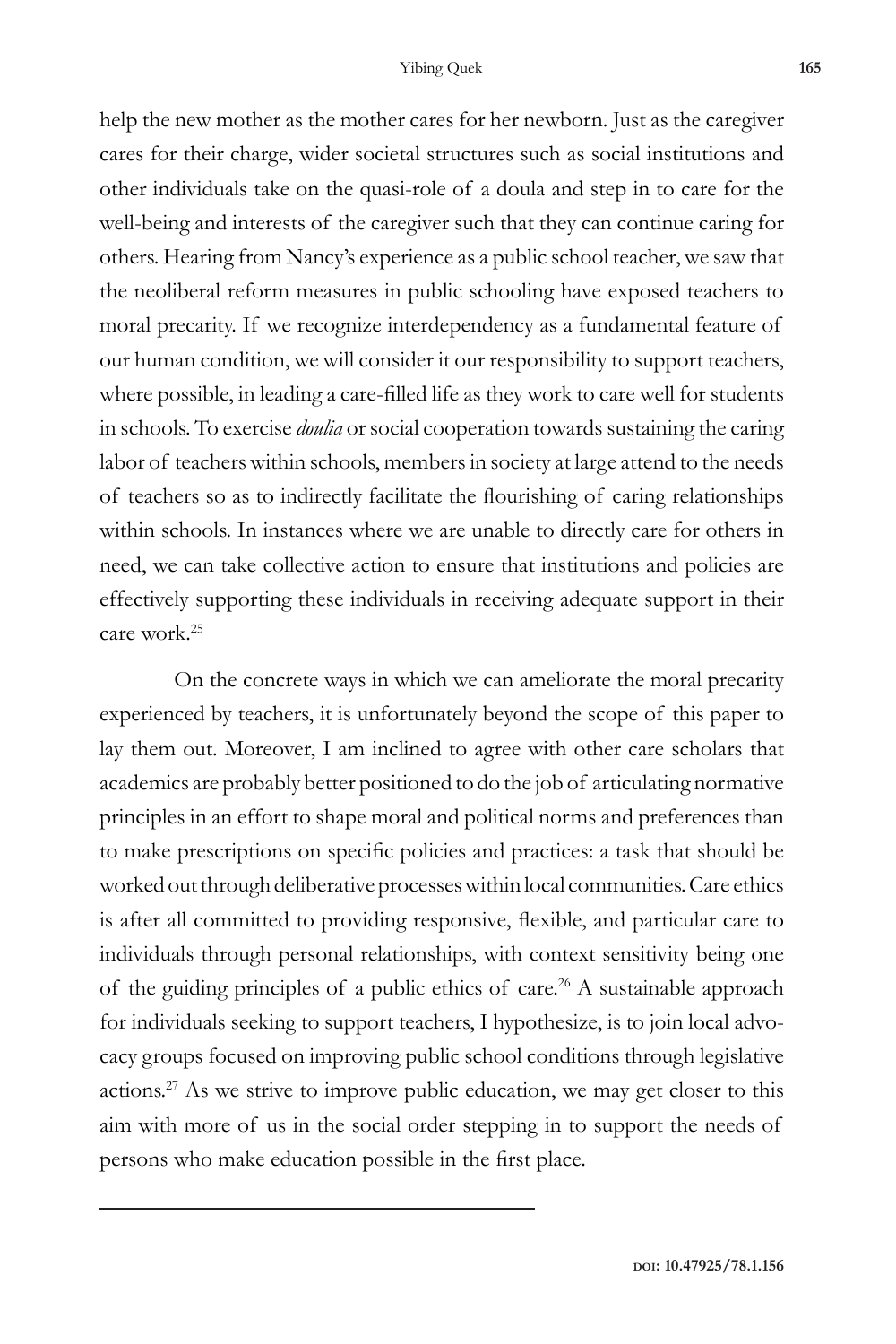1 Sarah Clark Miller, "Neoliberalism, Moral Precarity, and the Crisis of Care," in *Care Ethics in the Age of Precarity*, ed. Maurice Hamington and Michael A. Flower (Minneapolis, MN: University of Minnesota Press, 2021), 48-67; Eva Feder Kittay, "Precarity, Precariousness, and Disability," in *Care Ethics in the Age of Precarity*, ed. Maurice Hamington and Michael A. Flower (Minneapolis, MN: University of Minnesota Press, 2021), 19-47.

2 While considering teachers as care workers and caregivers in this paper, I acknowledge that there are aspects of teaching such as the imparting of skills, knowledge, and values that set teaching apart from other caregiving professions.

3 Meira Levinson, "Moral Injury and the Ethics of Educational Injustice," *Harvard Educational Review* 85, no. 2 (2015): 203-28; Doris A. Santoro, "Good Teaching in Difficult Times: Demoralization in the Pursuit of Good Work," *American Journal of Education* 118, no. 1 (November 2011): 1-23; Doris A. Santoro, "Teaching's Conscientious Objectors: Principled Leavers of High-Poverty Schools," *Teachers College Record* 113, no. 12 (December 1, 2011): 2670-2704; Susan Moore Johnson, "The Workplace Matters, Teacher Quality, Retention, and Effectiveness," Working Paper, Best Practices New Research (National Education Association, 2006); Susan Moore Johnson, Matthew A. Kraft, and John P. Papay, "How Context Matters in High-Need Schools: The Effects of Teachers' Working Conditions on Their Professional Satisfaction and Their Students' Achievement," *Teachers College Record* 114, no. 10 (2012): 1-39.

4 Diane Ravitch, *Slaying Goliath: The Passionate Resistance to Privatization and the Fight to Save America's Public Schools*, First edition (New York: Vintage, 2020), 251.

5 Nancy did not specify the reason(s) spurring her growing class sizes over the years. My own research into her school district indicates that it has been chronically underfunded with an increasing proportion of English language learners (ELLs) among its enrolled students for several years.

6 Yibing Quek, "An Interpretation of the 2019 Chicago Teachers' Strike Through the Ethics of Care," *Studies in Philosophy and Education* 40, no. 6 (November 2021): 609-27.

**Volume 78 Issue 1**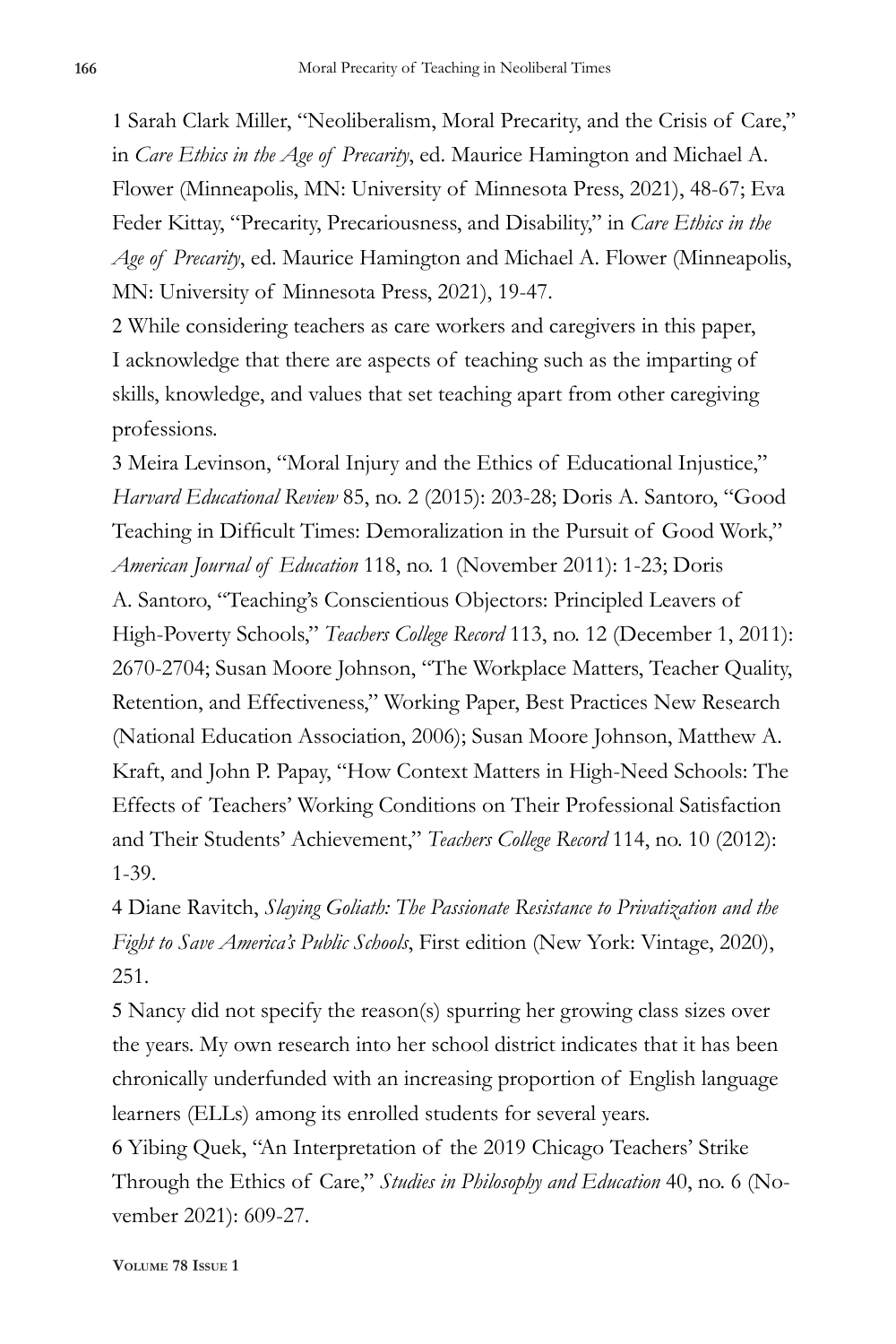7 Nancy was finally assigned a teaching aide in the school year of 2019-2020 because of pressures placed by her district's teachers' union on her school administration.

8 Kittay, "Precarity, Precariousness, and Disability."

9 Joan C. Tronto, *Who Cares? How to Reshape a Democratic Politics* (Ithaca, NY: Cornell University Press, 2015).

10 Carol Gilligan, *In a Different Voice: Psychological Theory and Women's Development* (Cambridge, MA: Harvard University Press, 1982); Nel Noddings, *Caring: A Relational Approach to Ethics and Moral Education*, Second edition (University of California Press, 2013); Virginia Held, *The Ethics of Care: Personal, Political, and Global* (New York: Oxford University Press, 2006).

11 Miller, "Neoliberalism, Moral Precarity," 52.

12 Miller, 62.

13 Noddings, *Caring: A Relational Approach*, 181.

14 Doris A. Santoro, "'I Was Becoming Increasingly Uneasy about the Profession and What Was Being Asked of Me': Preserving Integrity in Teaching," *Curriculum Inquiry* 43, no. 5 (December 2013): 581.

15 Noddings, *Caring: A Relational Approach*, 116.

16 Angela Valenzuela, *Subtractive Schooling: U.S. - Mexican Youth and the Politics of Caring* (Albany, NY: SUNY Press, 1999); Rosalie Rolón-Dow, "Critical Care: A Color(Full) Analysis of Care Narratives in the Schooling Experiences of Puerto Rican Girls," *American Educational Research Journal* 42, no. 1 (January 2005): 77—111.

17 Valenzuela, *Subtractive Schooling*, 22, 263.

18 Levinson, "Moral Injury," 203.

19 Santoro, "Good Teaching."

20 Noddings, *Caring: A Relational Approach*, 105.

21 G Caneva, "Why I Won't Be Teaching in CPS Anymore," *The Chicago Tribune*, July 11, 2019, https://www.chicagotribune.com/opinion/commentary/ct-opinion-teacher-residency-cps-exodus-20190711-7yuts4alvvc5bkqfhzt5fmxeia-story.html; C Coleman, "Why Money Can't Buy You Teachers: Educators Need More than Raises," *Chicago Business*, August 27, 2019, https://www.chicagobusiness.com/opinion/why-money-cant-buy-